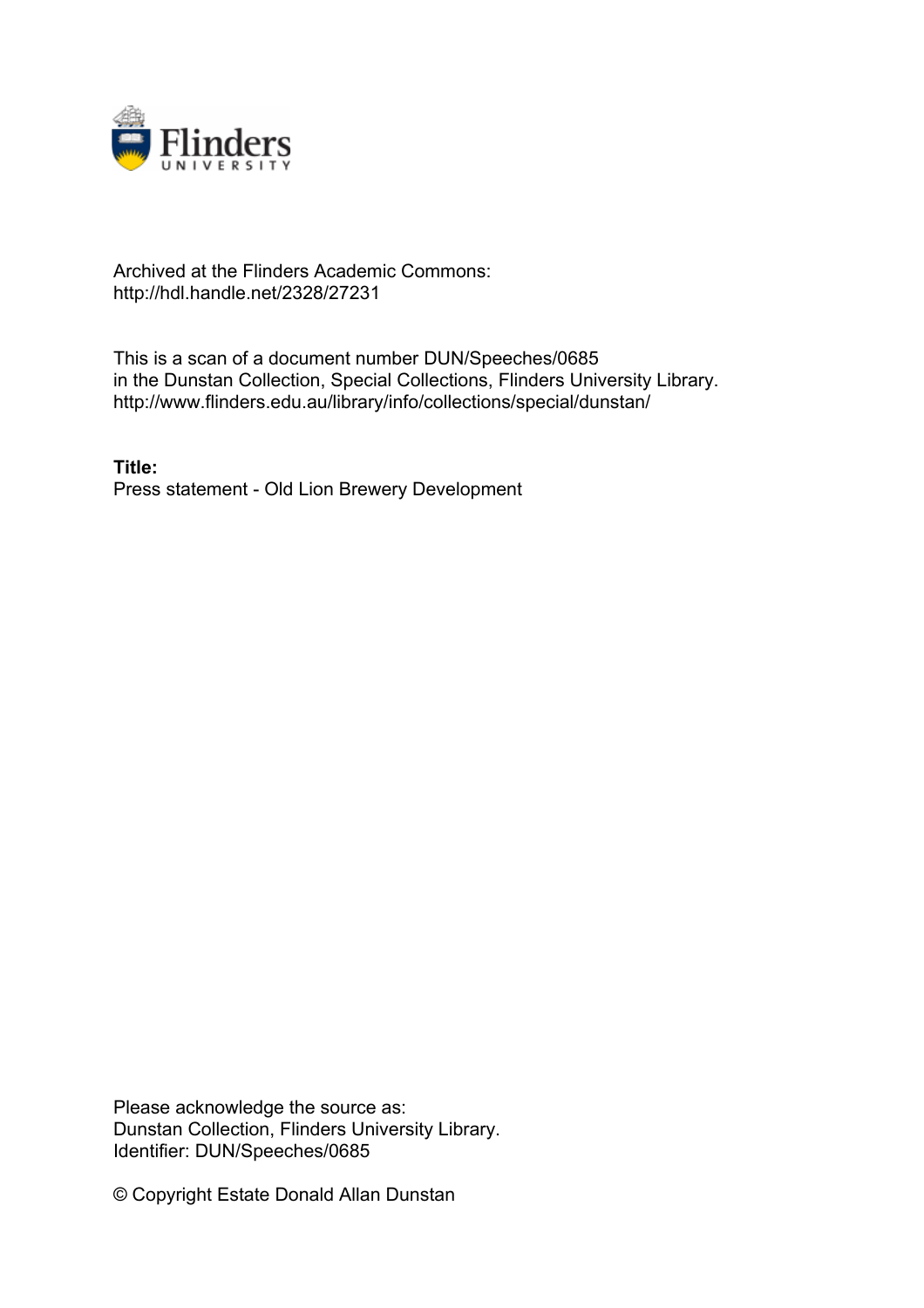PRESS STATEMENT: 5/11/70. FROM: THE PREMIER (MR. DUNSTAN) SUBJECT: OLD LION BREWERY DEVELOPMENT!

The Premier (Mr. Dunstan) today gave details of the \$3M. development project recently announced for the Lion Brewery and Lion Hotel in Lower North Adelaide.

*\*s* 

The development is being undertaken by a Perth company, General Agency Company, in association with South Australian interests, and will be located on 3 acres of land bounded by Finniss, Jerningham and Melbourne Streets.

Mr. Dunstan,describing the project as one of the most imaginative and unique planned for South Australia, said it would undoubtedly become a major tourist attraction.

"The Mediterranean style development will be carried out in sections starting early next year, and will feature a residential hotel and cellar restaurant complex, high rise living for young single people, and professional office block.

"A pleasing aspect of the project is that the existing Lion Hotel and various parts of the brewery will be renovated and eventually become the development's focal point.

"Wherever possible old timbers and blue-stone from demolished buildings will be used in the new buildings to provide a continuity of effect as required, This will ensure that the development is in keeping with North Adelaide's charm. Mr. Dunstan said one section of the project called for alterations and additions to the Lion Hotel and brewery and the construction of a residential block linked to the existing buildings with pergolas and planting.

"These two buildings will include a large dining room for conventions, balls or discotheques, a malthouse bar, a cellar restaurant and semi-enclosed winter garden.

"The old beer storage tunnels under the brewery will house a wine museum, and also be used for wine tastings and it is hoped will eventually become a show place of the South Australian wine industry.